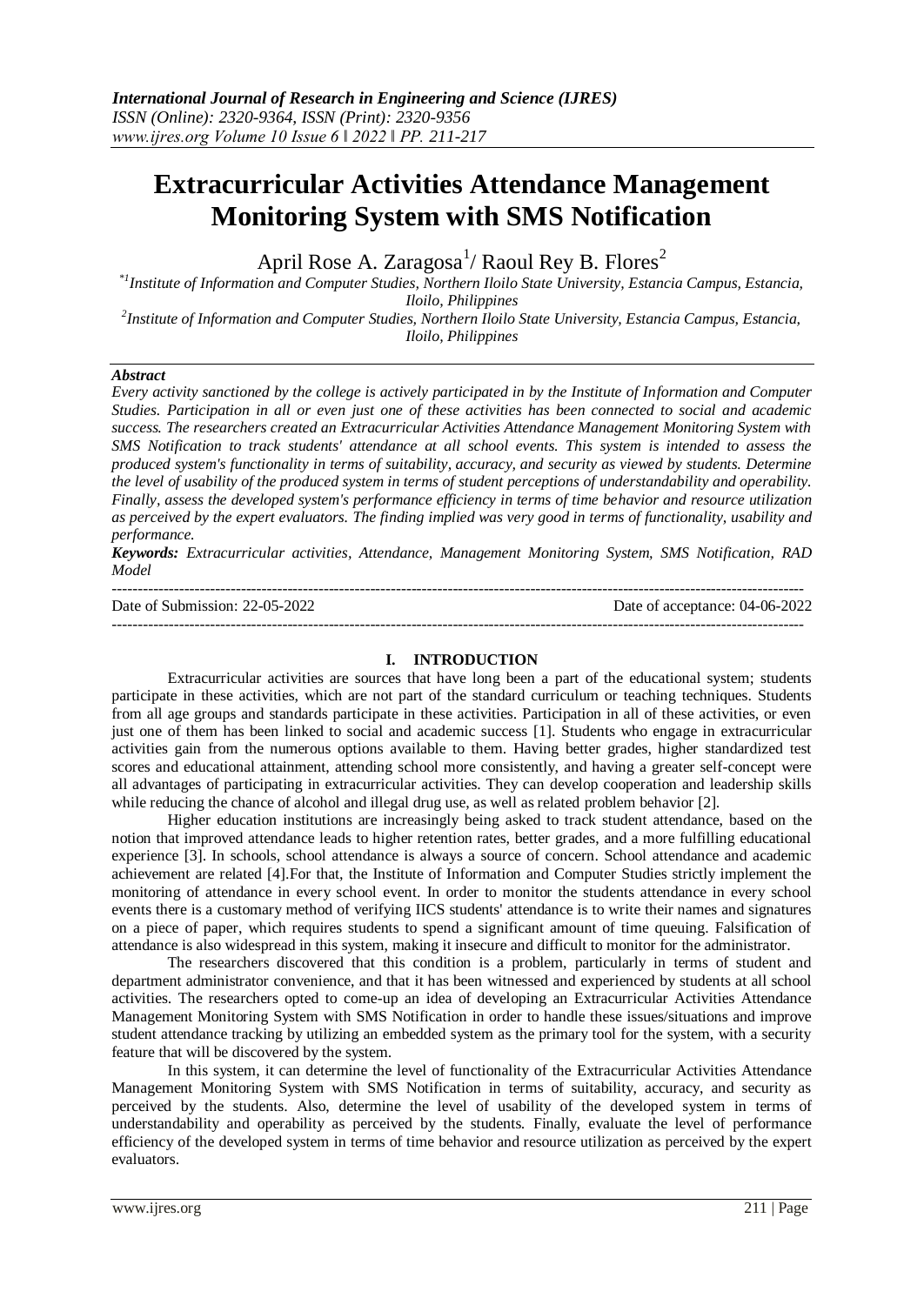There are some studies that can help the researchers improved the developed system. First, Student Attendance Monitoring at the University using NFC, this study designed and operated an autonomous student attendance tracking system at the BME [5]. Second, Design and Development of Activity Attendance Monitoring System based on RFID, a study on the design and development of an activity attendance monitoring [6]. Also, Fingerprint based Student Attendance System with SMS alert to parents; a research project on a fingerprint identification system based on minutiae-based fingerprint algorithms utilized in many approaches [7]. Lastly, the Mobile based Attendance Management System; it entails getting access to student information and creating reports. It consists of both static and dynamic pages. Users can enter data into this system using easy and interactive forms [8].

### **1.1 Conceptual Framework**

This study conceptualized and developed Extracurricular Activities Attendance Management Monitoring System with SMS Notification comprising of input phase, process, and output phase. As such, the input of the study is the student's information and parent/guardian information such as contact number for them to be notified by the SMS notification feature of the system. The process involves the development of the developed Extracurricular Activities Attendance Management Monitoring System with SMS Notification. The output of the study includes the evaluation of the system as to the level of functionality, usability, and level of performance efficiency. Figure 1 showed the model of the study.



**Figure 1. The Conceptual Framework of the Study.**

## **II. METHODOLOGY**

The research design, respondent selection, research instrument, data collection procedure, and statistical treatment are all covered in this chapter.

## **2.1 Research Design**

A research design is a blueprint or strategy created specifically to answer the research question and control variance [9].

This study used both developmental and descriptive research designs. Developmental research design is the systematic study of developing, producing, and evaluating educational programs, processes, and products that must meet internal consistency and effectiveness requirements. It also include an examination of the entire instructional design, development, and assessment process, as well as individual process components [10].

Descriptive research aims to shed light on current challenges or problems through a data collection methodology that allows them to explain the situation more fully than was previously feasible [11]. Descriptive research is large-scale quantitative research with the goal of corfirming a theory. A descriptive finding in exploratory research could supplement an insight gained via a more in-depth, open-ended technique. An organization can evaluate if a notion is held by a small group of individuals and is therefore irrelevant, or whether it is widely held and should be applied [12].

### **2.2 Software Development Life Cycle**

An approach for developing and changing software is the Software Development Life Cycle Model. Systems engineering, software engineering, and information systems all use the SDLC. SDLC is a concept that is used in a number of software development processes that are now available on the market or in the software industry. Any type of information system can be developed, planned, and controlled using the SDLC framework [13]. In this study, the researcher used Rapid Application Development as the software development SDLC. Rapid Application Development (RAD) is a development lifecycle that provides outputs that are substantially faster and of greater quality than the traditional lifecycle. It's designed to take full advantage of today's advanced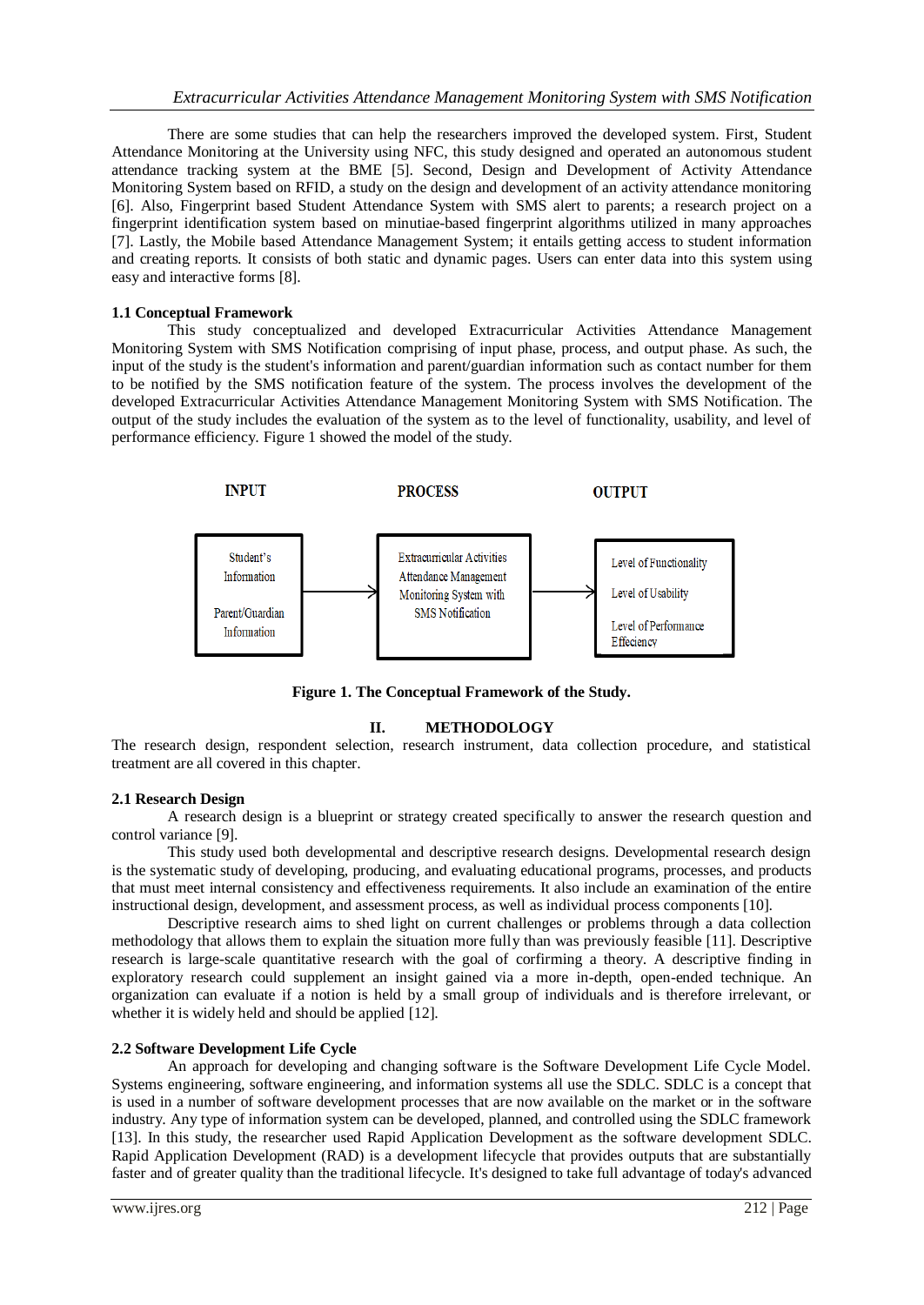development software [14]. The software process and software project management improve when the RAD model is changed. This work-task upgrade can help software developers at work by helping them to achieve high productivity (performance) in less time and effort [15].



**Figure 2. The Rapid Application Development Model**

## **2.3 Entity-Relationship Diagram**

A data model is provided for the entity-relationship model. Some of the most relevant semantic data from the real world is included in this model. A novel diagrammatic technique is presented as a database design tool. The model and diagrammatic technique are used to illustrate a database design and description example. Some concerns with data integrity, information retrieval, and data modification are investigated. The entityrelationship model, which includes the network model, relational model, and entity set model, can be used to unify various data viewpoints. Semantic ambiguities in these models are examined. People can derive their data views using the entity-relationship model [16].

In the database for this system, there were three entities. The student entity, attendance entity, and SMS notification entity were all categorized as strong entities, with the exception of the student entity, which was categorized as a weak entity.

Cardinalities established relationships between and among these entities. As a result, the following associations were established. The attendance entity and the student entity have one-to-many relationships. This means that the attendance entity might see if the student entity had already submitted one or more criteria. The SMS notification entity and the attendance entity have a one-to-one relationship. This means that a single SMS notice could be issued to a single person.



**Figure 3. The Entity Relationship Diagram of the Developed System.**

## **2.4 Process Model**

In this study, a context data flow diagram was used.

Context data flow diagrams, also known as Data Flow Diagrams (DFD), are graphical diagrams used to design, build, and visualize a system's model. In a graphical view, DFD is used to define the requirements. The transit of data between external entities and the operations and data stores within a system is depicted in data flow diagrams. The context diagram depicts the complete business process as a single process, with data flows to and from external entities depicted. The context diagram does not normally incorporate data repositories. As a result, the context diagram is deconstructed into a lower-level diagram, the level 0 data flow diagram. In fact, each operation on the level 0 data flow diagram can be split into a more detailed data flow diagram, referred to as the level 1 data flow diagram [17].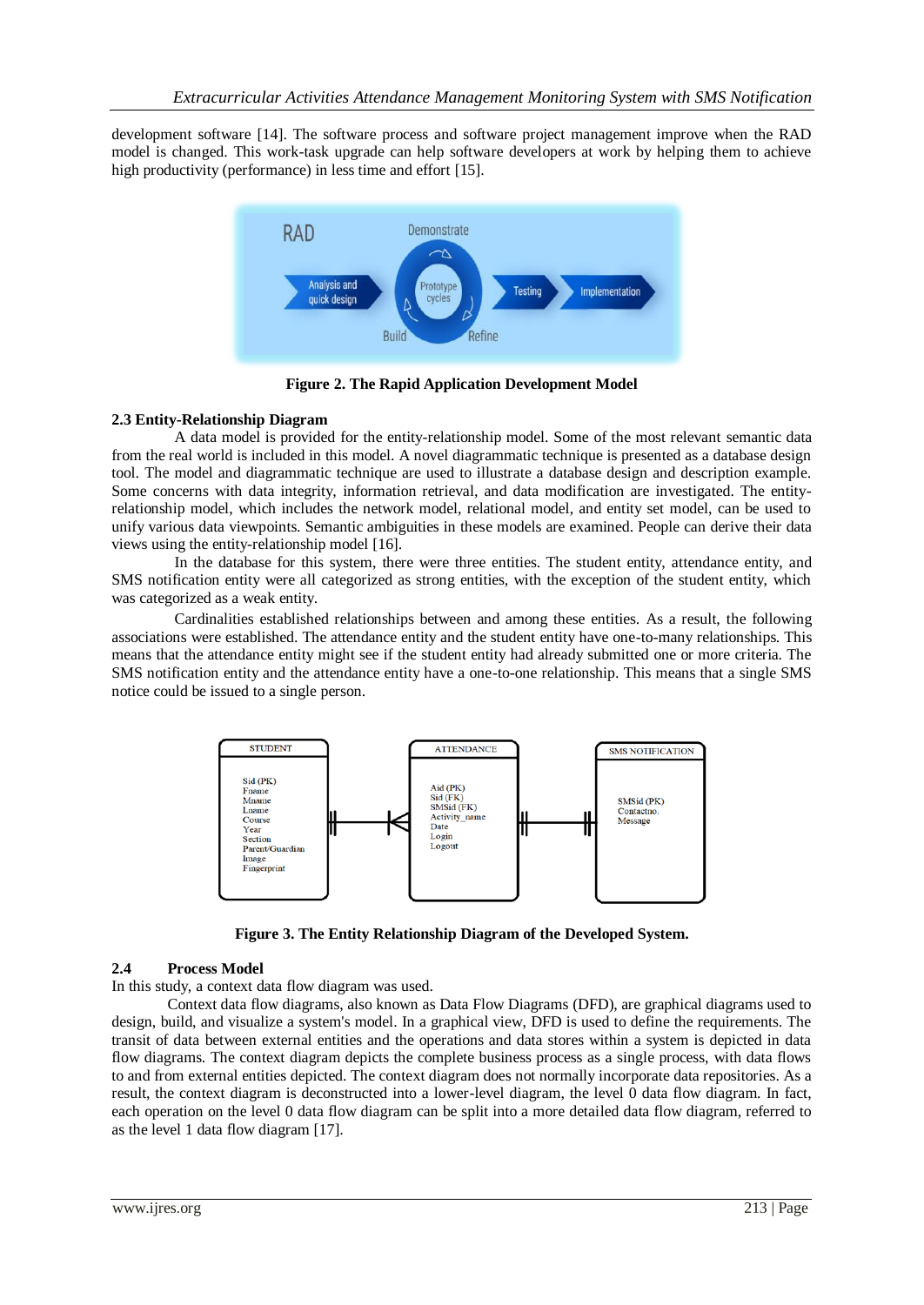

**Figure 4. The Context Data Flow Diagram depicting the Process Model of the Developed System.**

## **2.5 Testing and Evaluation**

Due to the finalization of the developed system, the researcher requested the testers to evaluate the system in terms of it level of usability, level of functionality and level of performance efficiency. A survey questionnaire was given to the interface design as well as to test the system's usability, functionality and performance efficiency. A 5-point Likert scale comprising of 1 as Poor and 5 as Very Good was used on the developed system prototype. To statistically compute whether the developed system passed the evaluation criteria, the Mean statistics was applied. The Mean is computed as:

$$
\frac{\overline{x}}{x} = \frac{\sum x}{n}
$$

Where is the mean

is the summation of individual raw scores ΣΧ

n is the number of populations

The obtained mean score was interpreted using the following verbal description:

| <b>Mean Score</b> | <b>Description</b> |
|-------------------|--------------------|
| $4.21 - 5.00$     | Very Good          |
| $3.41 - 4.20$     | Good               |
| $2.61 - 3.40$     | Average            |
| $1.81 - 2.60$     | Fair               |
| $1.0 - 1.80$      | Poor               |

## **2.6 Software Evaluators**

As mentioned in the preceding sections, the system prototype goes through software evaluation. The respondents of the developed system were three hundred ten (310) IICS Students, one hundred twenty-five (125) from the Computer Science Department, and one hundred eighty-five (185) from the Information Technology Department. To compute for the student-respondents, the sample size was derived using the Slovin's formula as follows:

$$
n = \frac{N}{1 + Ne2}
$$

where: N is the total population size e is the margin of error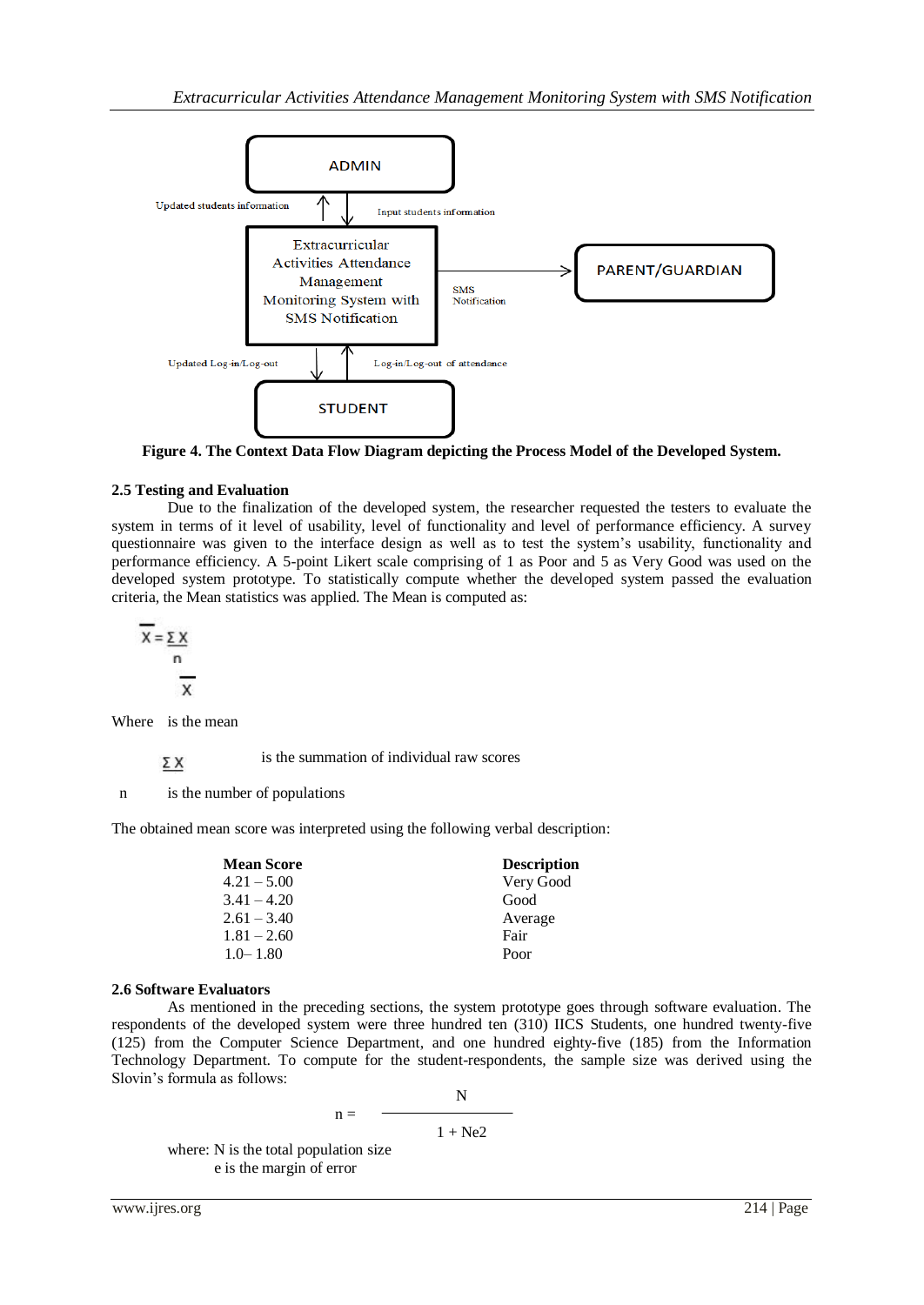Faculty members that specialize in software engineering were recognized as expert evaluators. These specialists were asked to assess the produced system's performance efficiency. The distribution of respondents was shown in Table 1.

| Category                 | Frequency | Percentage |
|--------------------------|-----------|------------|
| <b>Entire Population</b> | 315       | 100%       |
| Students                 | 310       | 98.41%     |
| <b>Expert Evaluators</b> |           | 1.59%      |

| <b>Table 1: Distribution of Respondents</b> |  |  |  |  |
|---------------------------------------------|--|--|--|--|
|                                             |  |  |  |  |

## **III. PRESENTATION OF DATA AND INTERPRETATION OF RESULTS**

This chapter demonstrated the display, analysis, and interpretation of results related to the established system's goals.

## **3.1 Level of Functionality of the Extracurricular Activities Attendance Management Monitoring System with SMS Notification as Perceived by Students in terms of Suitability, Accurateness and Security**

The results showed that the level of functionality of the Extracurricular Activities Attendance Management Monitoring System with SMS Notification was composed with a mean of 4.67 being interpreted as "Very Good". In terms of suitability Mean=  $4.60$ , accurateness Mean =  $4.68$  and security Mean =  $4.75$  were interpreted as "Very Good.

#### **Table 2. Level of Functionality of Extracurricular Activities Attendance Management Monitoring System with SMS Notification as Perceived by students in terms of Suitability, Accurateness, and Security.**

| $\text{S}\text{c}\text{c}\text{u}\text{iv}.$ |      |                |  |
|----------------------------------------------|------|----------------|--|
| Implementation                               | Mean | Interpretation |  |
| <b>Indicators</b>                            |      |                |  |
|                                              | 4.67 |                |  |
| Level of Functionality                       |      | Very Good      |  |
| Suitability                                  | 4.60 |                |  |
|                                              |      | Very Good      |  |
| Accurateness                                 | 4.68 |                |  |
|                                              |      | Very Good      |  |
| Security                                     | 4.75 |                |  |
|                                              |      | Very Good      |  |

Legend: 4.21-5.00 (Very Good); 3.41-4.20 (Good); 2.61-3.40 (Average); 1.81-2.60 (Fair); 1.00-1.80 (Poor)

#### **3.2 Level of Usability of Extracurricular Activities Attendance Management Monitoring System with SMS Notification as Perceived by students in terms of Understandability and Operability**

The results showed that the level of usability of Extracurricular Activities Attendance Management Monitoring System with SMS Notification was composed with a mean of 4.67 as "Very Good". In terms of understandability  $M = 4.65$  as "Very Good". For the operability, the computed mean score was  $M = 4.70$  which were all interpreted as "Very Good".

## **Table 3. Level of Usability of Extracurricular Activities Attendance Management Monitoring System with SMS Notification as Perceived by the students in terms of Understandability and Operability.**

| Implementation<br><b>Indicators</b> | Mean | Interpretation |
|-------------------------------------|------|----------------|
| Level of Usability                  | 4.67 |                |
|                                     |      | Very Good      |
| a. Understandability                | 4.65 |                |
|                                     |      | Very Good      |
| b. Operability                      | 4.70 |                |
|                                     |      | Very Good      |

Legend: 4.21-5.00 (Very Good); 3.41-4.20 (Good); 2.61-3.40 (Average); 1.81-2.60 (Fair); 1.00-1.80 (Poor)

## **3.3 Level of Performance Efficiency of the Extracurricular Activities Attendance Management Monitoring System with SMS Notification as Perceived by Expert Evaluators in terms of Time Behaviour and Resource Utilization.**

Table 4 showed the result for the respondent's feedback on the level of performance efficiency in terms of time behaviour and resource utilization. The level of performance efficiency represents the performance relative to the number of resources used under the stated condition. The results showed that the developed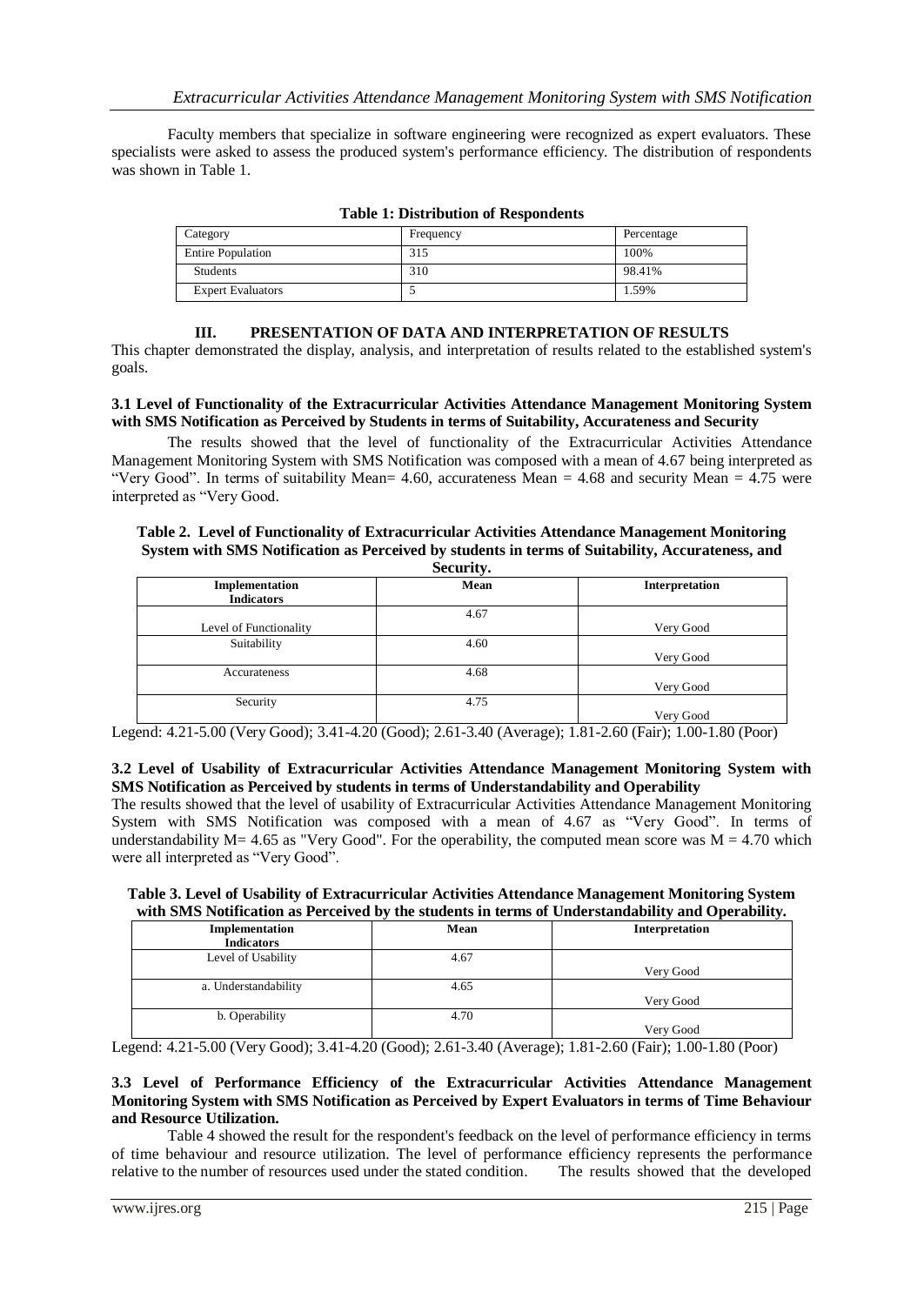system for the level of performance efficiency of the Extracurricular Activities Attendance Management Monitoring System with SMS Notification was composed with a mean of 4.47 as "Very Good". In terms of time behavior  $M = 4.56$  is verbally interpreted as "Very Good". While in terms of resource utilization  $M = 4.59$  is also interpreted as "Very Good".

**Table 4. Level of Performance Efficiency of Extracurricular Activities Attendance Management Monitoring System with SMS Notification as perceived by experts in terms of Time Behaviour and Resource Utilization.**

| would commandi                         |      |                |  |
|----------------------------------------|------|----------------|--|
| Implementation                         | Mean | Interpretation |  |
| <b>Indicators</b>                      |      |                |  |
| <b>Level of Performance Efficiency</b> | 4.57 |                |  |
|                                        |      | Very Good      |  |
| a. Time Behaviour                      | 4.56 |                |  |
|                                        |      | Very Good      |  |
| <b>b. Resource Utilization</b>         | 4.59 |                |  |
|                                        |      | Very Good      |  |

Legend: 4.21-5.00 (Very Good); 3.41-4.20 (Good); 2.61-3.40 (Average); 1.81-2.60 (Fair); 1.00-1.80 (Poor)

## **IV. CONCLUSION**

Based on the results of the study, the following conclusions were drawn:

The respondents said the Extracurricular Activities Attendance Management Monitoring System with SMS Notification had a high level of functionality in terms of applicability, accuracy, and security. This indicated that the built system had a high level of functionality, allowing it to protect the users' profiles and other personal information.

In terms of understandability and operability, the Extracurricular Activities Attendance Management Monitoring System with SMS Notification was rated as excellent. The flow of the system was easy to learn, control, and grasp, according to the respondents, and the onscreen message was clear. It has a high level of usability, meaning that users find the system's functionalities simple to learn and the information it provides is clear and easy to comprehend. The system was also simple since the interface design is simple to learn due to the simpler and succinct interface, which just requires the users to provide the bare minimum of personal information.

The Extracurricular Activities Attendance Management Monitoring System with SMS Notification was perceived to have a high level of performance efficiency in terms of time behavior and resource utilization, wherein the system provided efficient and real-time information to the user and required minimal disk storage space and ran on servers with standard physical memory, implying that the system can be installed in a variety of locations.

#### **REFERENCES**

- [1]. R. Kapur, "Importance of Extra-Curricular Activities in Education," *Researchgate.Net*, 2018, [Online]. Available: https://www.researchgate.net/profile/Radhika\_Kapur/publication/323794759\_Importance\_of\_Extra-
- Curricular\_Activities\_in\_Education/links/5aab2feb0f7e9b8826712dde/Importance-of-Extra-Curricular-Activities-in-Education
- [2]. N. Wilson, "Impact of Extracurricular Activities on Students," *Impact Extracurricular Act. Students*, vol. 53, no. 9, p. 39, 2009, [Online]. Available: https://www2.uwstout.edu/content/lib/thesis/2009/2009wilsonn.pdf
- [3]. J. Muir, "Student Attendance: Is It Important, and What Do Students Think?," *ResearchGate*, vol. 6, no. 2, pp. 50–69, 2009, doi: 10.11120/tran.2009.06020050.
- [4]. H. Adelman and L. Taylor, "School Attendance Problems : Are Current Policies & Practices Going in the Right Direction ?," vol. 1563, no. 310. pp. 1–29, 2006.
- [5]. B. Benyo, B. Sódor, T. Doktor, and G. Fördös, "Student attendance monitoring at the university using NFC," *IEEE*, 2012, doi: 10.1109/WTS.2012.6266137.
- [6]. R. A. J. M. Gining, S. S. M. Fauzi, I. M. Ayub, M. N. F. Jamaluddin, I. Puspitasari, and Okfalisa, "Design and development of activity attendance monitoring system based on RFID," *Indones. J. Electr. Eng. Comput. Sci.*, vol. 17, no. 1, pp. 500–507, 2020, doi: 10.11591/ijeecs.v17.i1.pp500-507.
- [7]. K.Jaikumar, M. S. Kumar, S. Rajkumar, and A. Sakthivel, "Fingerprint Based Student Attendance System With Sms Alert To Parents," *Int. J. Res. Eng. Technol.*, vol. 04, no. 02, pp. 293–297, 2015, doi: 10.15623/ijret.2015.0402038.
- [8]. V. Somasundaram, M. Kannan, and V. Sriram, "Mobile based Attendance Management System," *Indian J. Sci. Technol.*, vol. 9, no. 35, 2016, doi: 10.17485/ijst/2016/v9i35/101807.
- [9]. L. Helen, "Design : Descriptive Research Definitions of," *J. Pediatr. Oncol. Nurs.*, vol. 10, no. 1, pp. 154–157, 1993, doi: 10.1177/104345429301000406.
- [10]. R. C. Richey, J. D. Klein, and W. a Nelson, "Developmental research: Studies of instructional deisgn and development," *Handb. Res. Educ. Commun. Technol.*, no. February, pp. 1099–1130, 2004.
- [11]. W. & B. Fox, "A Guide to Managing Research," vol. 8, no. 1. p. 45, 2007.
- [12]. G. S. Erickson, "Research Design: Descriptive Research," *J. Pediatr. Oncol. Nurs.*, pp. 51–77, 2017, doi: 10.4337/9781786432698.00009.
- [13]. R. D. Amlani, "Advantages and Limitations of Different SDLC Models," *Int. J. Comput. Appl. Inf. Technol.*, vol. I, no. Iii, pp. 6–11, 2012.
- [14]. Casem. Totem, "What is Rapid Application Development?," *Thesis*. 2000.
- [15]. M. Rizwan and M. Iqbal, "Application of 80/20 rule in software engineering Rapid Application Development (RAD) model,"